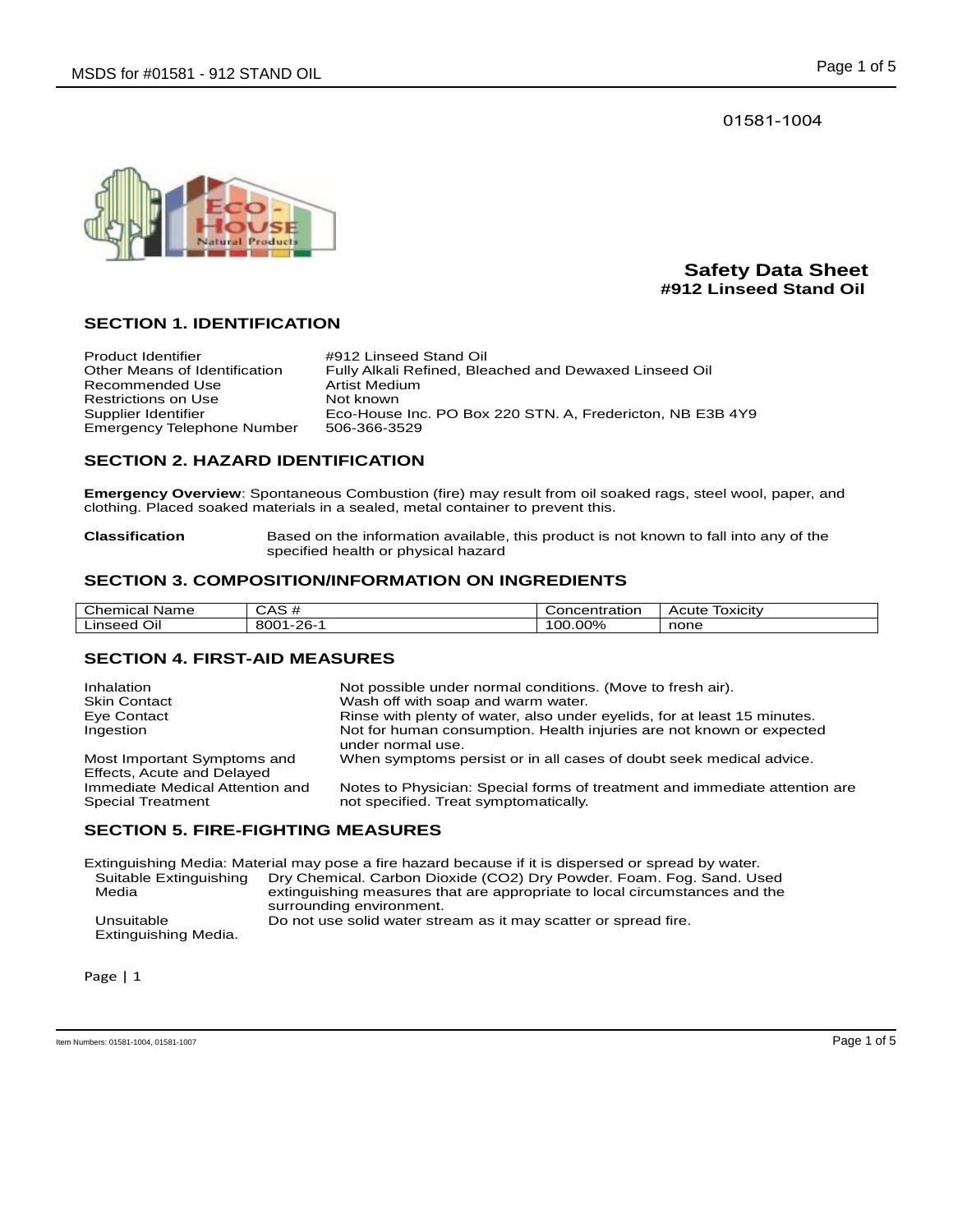Specific Hazards Arising from the Product Special Protective Equipment and Precautions for Fire-Fighters

Thermal decomposition can lead to release of irritating gases and vapors, carbon monoxide(CO), carbon dioxide (CO2), acrolein Risk of ignition. Rags and other materials containing this product may heat and spontaneously ignite, if exposed to air. Store wiping rags and similar materials in metal cans with tightly fitting lids. Cool closed containers exposed to fire with water spray.

#### **Advice for Fire-Fighters:**

NFPA Health<sub>1</sub> Stability and reactivity 0 Flammability 1 Physical hazard Non Known

## **SECTION 6. ACCIDENTAL RELEASE MEASURES**

Personal Precautions, Protective Equipment, and Emergency **Procedures** Avoid high pressure washing or generation of aerosols. Material can create slippery conditions. Prevent further leakage or spillage if safe to do so. Do not flush into surface water or sanitary sewer system. Methods for Containment and Cleaning Up Dam up. Soak up with inert absorbent material. Use dry spill kit material or sand, collect in appropriate containers. For disposal information see section 13. Clean contaminated surface thoroughly.

# **SECTION 7. HANDLING AND STORAGE**

| <b>Precautions for Safe Handling</b> | Ensure adequate ventilation. Do not use pressure to empty drums. Keep<br>away from open flames, hot surfaces and sources of ignition. Avoid breathing                                              |
|--------------------------------------|----------------------------------------------------------------------------------------------------------------------------------------------------------------------------------------------------|
| <b>Conditions for Safe Storage</b>   | vapors or mists. Avoid contact with skin, eyes, and clothing.<br>Keep containers tightly closed in a cool, well-ventilated place. To maintain<br>quality, do not store in heat or direct sunlight. |

# **SECTION 8. EXPOSURE CONTROLS/PERSONAL PROTECTION**

#### Control Parameters

| <b>Chemical Name</b> | <b>ACGIH® TLV®</b> | OSHA PEL                                                            |
|----------------------|--------------------|---------------------------------------------------------------------|
| Vegetable oil mist   | TVL: 10 mg/m (3)   | TWA: 5 mg/m3 mist, respirable fraction<br>TWA: 15 mg/m3 mist, total |
|                      |                    |                                                                     |

Page | 2 Notes<br>Appropriate Engineering Controls Ensure adequate ventilation, especially in confined areas, if misting product. Apply technical measures to comply with the occupational exposure limits. However, it is the duty of the user to verify this and follow given exposure limits at the workplace. Individual Protection Measures<br>Eye/Face Protection If exposed to airborne dust appropriate safety glasses with side-shields or safety goggles are recommended. Skin Protection Oil resistant gloves are recommended. Appropriate boy protection should be selected based on activity and possible exposure. Also take into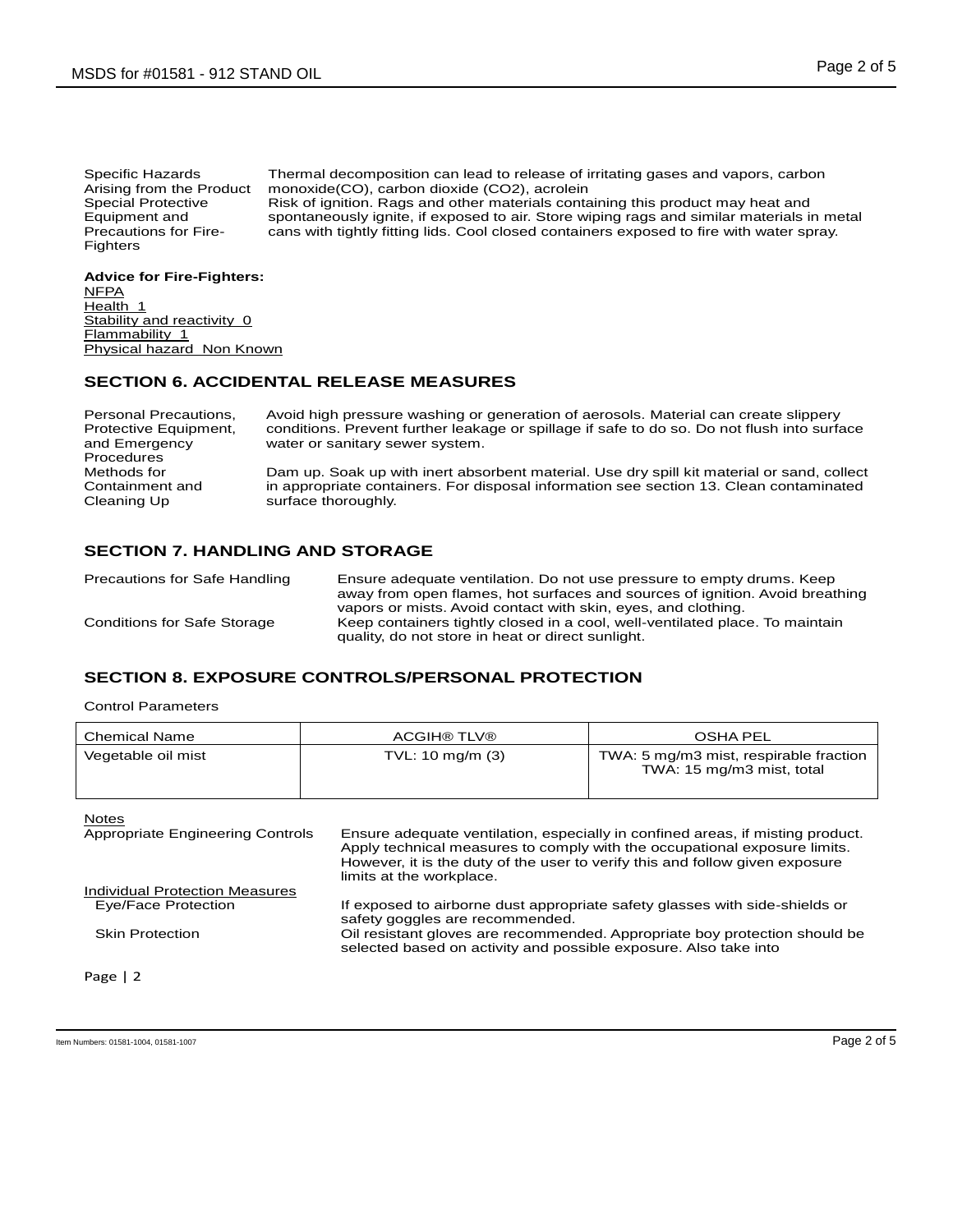consideration the specific local conditions under which the product is used. Respiratory Protection **In case of mist, spray or aerosol exposure wear suitable personal respiratory** protection. No protection necessary under normal conditions.

298°C / 568°F (Penske-Martens Closed cup – ASTM

No information available

# **SECTION 9. PHYSICAL AND CHEMICAL PROPERTIES**

Appearance **The Contract Search Contract Search Contract Search Contract Search Characteristic**<br>
Adour<br>
Odour Odour Characteristic pH<br>Mo information available<br>Mo information available<br>Mo information available Melting Point and Freezing Point **No information avail**<br>Boiling Point and Boiling Range **No information available** Boiling Point and Boiling Range<br>Flash Point

D93)<br>Non-volatile Evaporation Rate Flammability (solid, gas) Upper and Lower Flammability or Explosive Limit No information available Vapour Density  $(air = 1)$ Relative Density (water = 1)  $\qquad \qquad 0.96 \ @ \ 25^{\circ} \text{C}$ <br>Solubility in Water  $\qquad \qquad$  1nsoluble in water Solubility in Water Solubility in Other Liquids Partition Coefficient, n-Octanol / Water (Log Kow) No information available Auto-ignition Temperature<br>
Decomposition Temperature<br>
No information available Decomposition Temperature<br>Viscosity No information available

### **SECTION 10. STABILITY AND REACTIVITY**

| Reactivity                            |                                                                                                                                                                                                                                                                           |
|---------------------------------------|---------------------------------------------------------------------------------------------------------------------------------------------------------------------------------------------------------------------------------------------------------------------------|
| <b>Chemical Stability</b>             | Stable under normal conditions                                                                                                                                                                                                                                            |
| Possibility of Hazardous<br>Reactions | Hazardous polymerization does not occur                                                                                                                                                                                                                                   |
| <b>Conditions to Avoid</b>            | Keep away from open flames, hot surfaces and sources of ignition. Rags and other<br>materials containing this product may heat and spontaneously combust ignite if<br>exposed to air. Store wiping rags and similar materials in metal cans with tightly fitting<br>lids. |
| Incompatible Materials<br>Hazardous   | No materials to be especially mentioned.                                                                                                                                                                                                                                  |
|                                       | Thermal decomposition can lead to release of irritating gases and vapors, acrolein,                                                                                                                                                                                       |
| Decomposition<br>Products             | smoke, fumes, carbon monoxide (CO) and carbon dioxide (CO2).                                                                                                                                                                                                              |
|                                       |                                                                                                                                                                                                                                                                           |

# **SECTION 11. TOXICOLOGICAL INFORMATION**

Likely Routes of Exposure

 $\Box$  Inhalation  $\overline{x}$  Skin contact  $\overline{\phantom{a}}$  Eye contact  $\overline{\phantom{a}}$  Ingestion

Acute Toxicity: No exposure limits noted for ingredients.<br>Notes Based on available data no e Based on available data, no evidence of acute toxicity.

Page | 3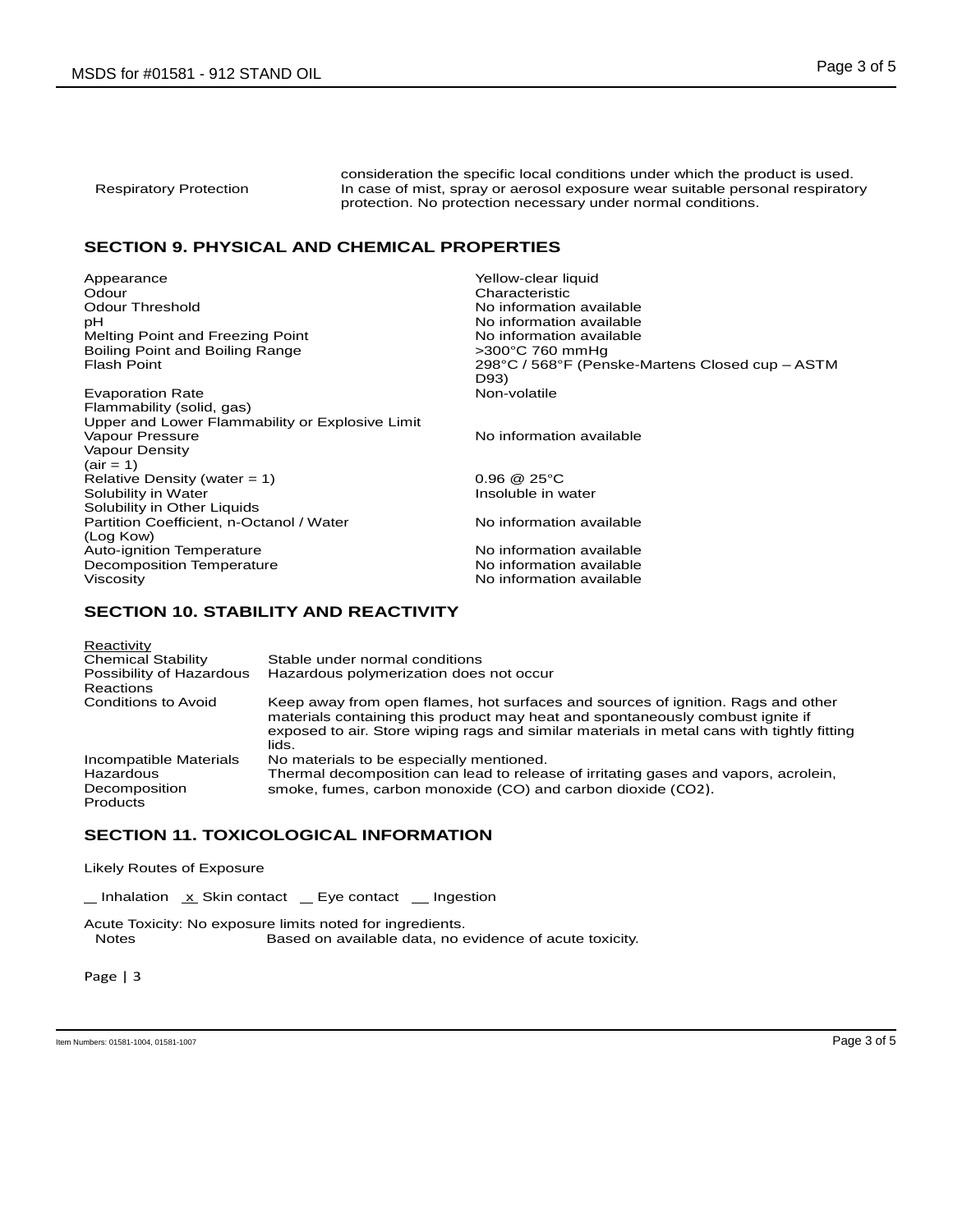| Skin Corrosion /<br>Irritation                                          | Based on available data, not, or only slightly irritating.                   |
|-------------------------------------------------------------------------|------------------------------------------------------------------------------|
| Serious Eye Damage /<br>Irritation                                      | Based on available data, no evidence of serious eye damage /irritation.      |
| STOT (Specific Target)<br>Organ Toxicity) - Single<br>Exposure          | Based on available data, the classification criteria are not met.            |
| <b>Aspiration Hazard</b>                                                | Based on available data, no known aspiration hazard.                         |
| STOT (Specific Target)<br>Organ Toxicity) -<br><b>Repeated Exposure</b> | Based on available data, the classification criteria are not met.            |
| Respiratory and/or Skin<br>Sensitization                                | Based on available data, not expected to be a skin or respiratory sensitizer |

### SECTION 12. ECOLOGICAL INFORMATION

**Eco toxicity** Contains no substances known to be hazardous to the environment. Contains no substances known to be not degradable in waste water treatment plants.

### **SECTION 13. DISPOSAL CONSIDERATIONS**

**Disposal Methods** Dispose of in compliance with the laws and regulations pertaining to this product in your jurisdiction. Oil soaked materials may spontaneously combust and should be properly managed to avoid ignition and heat sources or oxygen rich environments. Collect and store soaked materials in closed, metal containers.

#### **SECTION 14. TRANSPORT INFORMATION**

*Not regulated for transport in USA (DOT), Canada (TDG) or Mexico (MEX). Not regulated under international ICAO, IATA, or IMDG/IMO.*

**SECTION 15. REGULATORY INFORMATION** *(section heading must appear; all content is optional)*

### **USA**

#### **Federal Regulations**

Ozone depleting substances: No class I or class II material is known to be used in the manufacture of, or contained in, this product.

SARA 313: Section 313 of the title III of the Superfund Amendments and Reauthorization Act of 1986 (SARA). This product is not known to contain any chemicals which are subject to the reporting requirements of the Act or regulations contained in 40 CFR 372.

CERCLA/SARA 103-302: Sections 103-302 of Title III of the Superfund Amendments and Reauthorization Act of 1986 (SARA). This product is not known to contain any chemicals which are subject to the reporting requirements of the Act or regulations contained in 40 CFR 103-302.

#### **SARA 311/312 Hazardous Categorization**

Acute health hazard\_No Chronic Health Hazard \_No Fire Hazard\_ No Sudden release of pressure hazard\_No Reactive hazard\_No

Page | 4 **Clean Air Act, Section 112 Hazardous Air Pollutants (HAPS):** This product is not known to contain any HAPS.